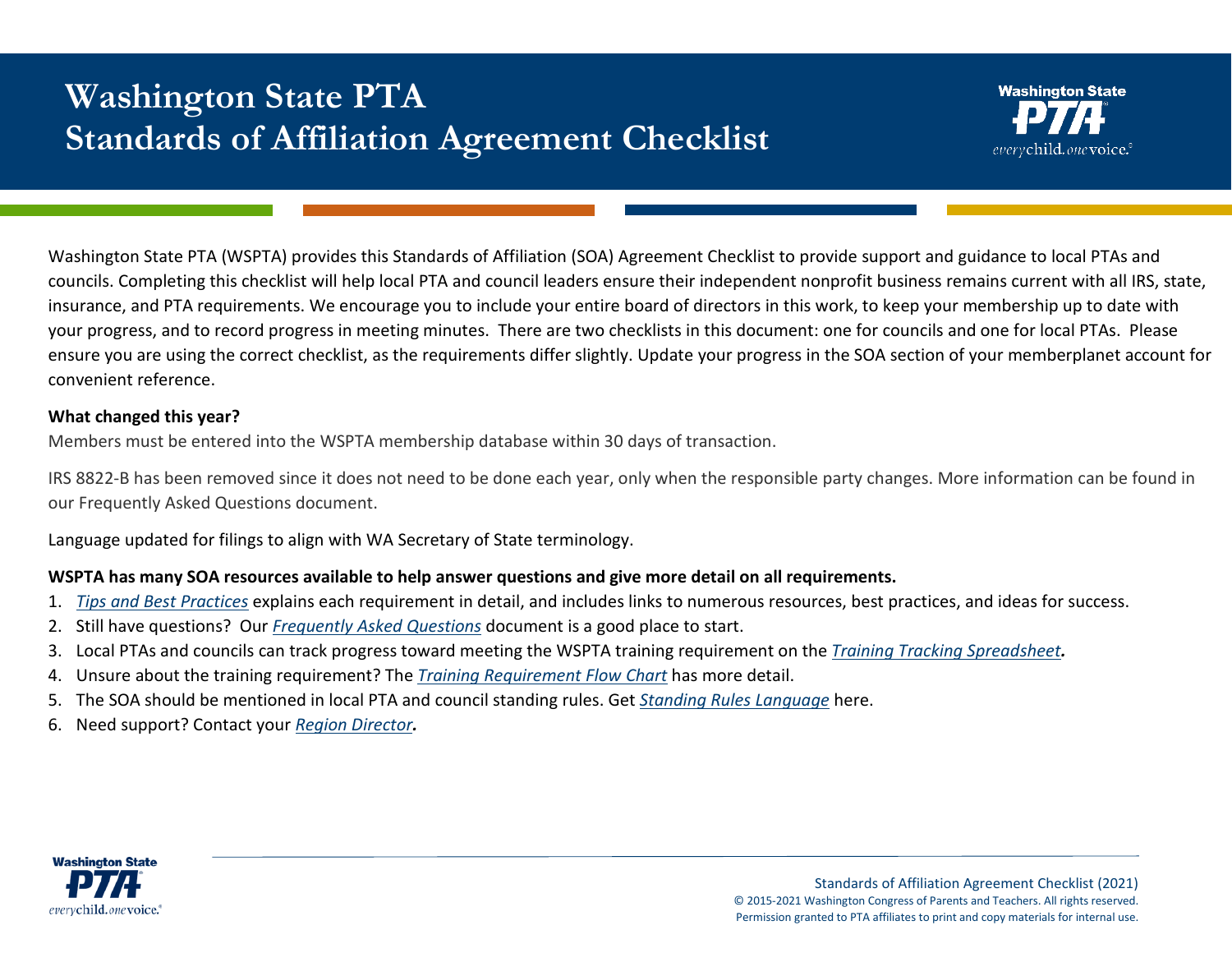## **"In Good Standing" and "Participation Eligibility."**

PTAs who have completed the requirements on the checklist are said to be "in good standing" and may participate fully in all benefits that come with being affiliated with PTA (See *Frequently Asked Questions* for more details.) Specific SOA requirements may be verified to confirm local PTA and council eligibility to:

- o Receive grants or program participation funds from WSPTA or National PTA.
- o Participate in WSPTA and National PTA awards and other programs, including the Reflections program at the national level.
- o Send voting delegates to WSPTA convention and legislative assembly based on *WSPTA Uniform Bylaws.*
- o Bring issues and resolutions to WSPTA for consideration.

#### Participation Eligibility Requirements:

- o Officer names/contact information: At a minimum WSPTA needs a president or primary point of contact.
- o 25-member minimum: Had at least 25 members (or an approved waiver) the prior fiscal year. Enroll at least 25 members for the current fiscal year no later than October 31.
- o Membership invoices paid: Membership invoices paid in full for the previous fiscal year. Payment of current **fiscal year membership invoices shall be current.**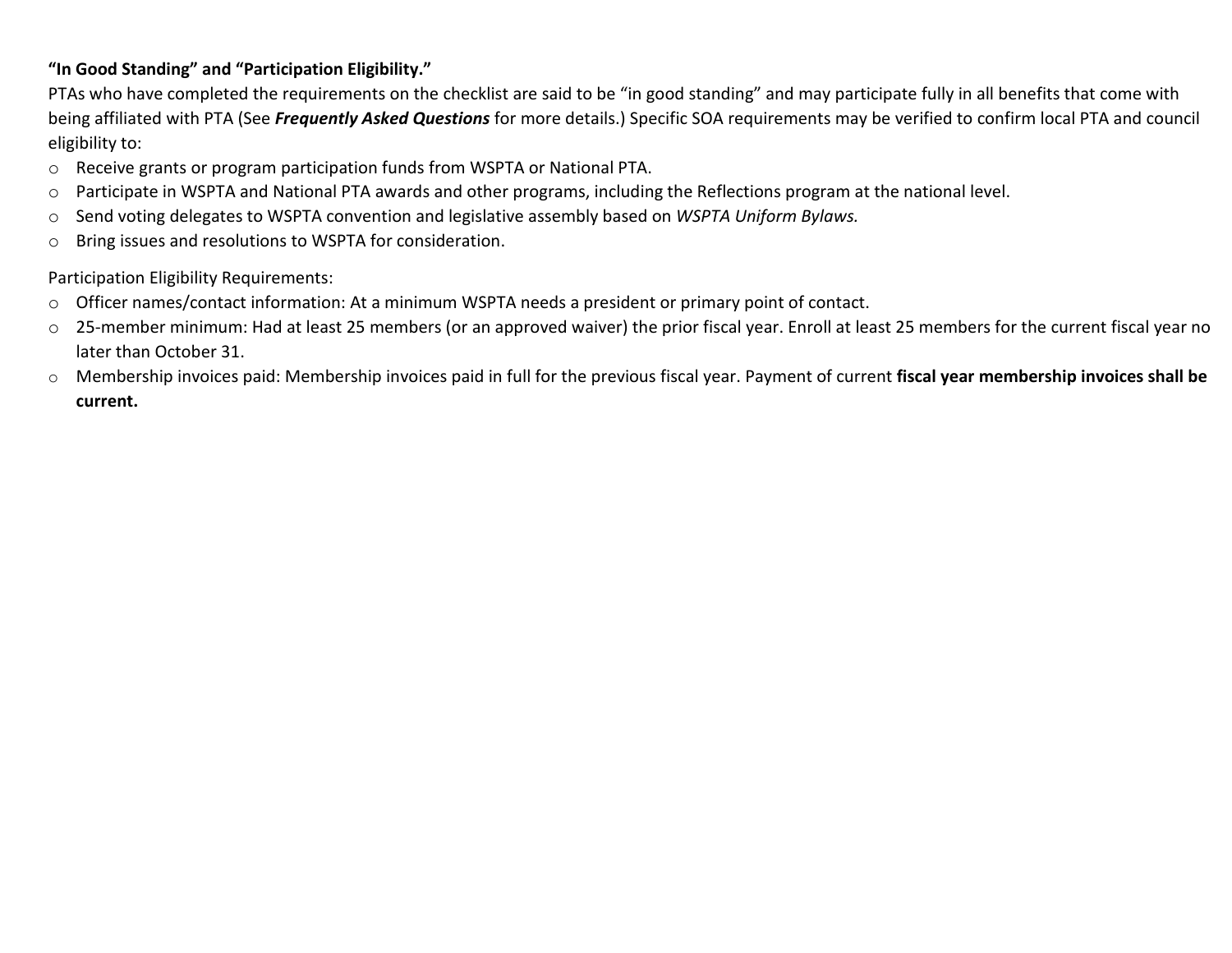

# **WSPTA Standards of Affiliation Agreement for Local PTAs 2021 – 2022**

In addition to the items listed below, local PTAs shall uphold the ethics, policies, and principles of PTA and shall not take positions in conflict with adopted WSPTA or National PTA positions, resolutions, or issues, or the values, mission, vision, and purposes of PTA.

For assistance with this checklist or help understanding any of the requirements, please contact council leaders (if applicable) or a region director. Additional resources,

including review processes, are on the WSPTA websit[e \(www.wastatepta.org/pta-leaders/governance/\).](http://www.wastatepta.org/pta-leaders/governance/)) 

| <b>Required By</b>     | #            | Requirement                                            | <b>Fiscal</b><br>Year | Best Practice/Specifics (WSPTA fiscal year is July 1 - June 30)                                                                                                                                                                                                                                                                      | Responsible<br><b>PTA Leader</b> | Date(s)<br><b>Completed</b> |
|------------------------|--------------|--------------------------------------------------------|-----------------------|--------------------------------------------------------------------------------------------------------------------------------------------------------------------------------------------------------------------------------------------------------------------------------------------------------------------------------------|----------------------------------|-----------------------------|
| State of<br>Washington | $\mathbf{1}$ | Officers elected                                       | Current               | Officers were elected at a membership meeting (recommended before previous<br>fiscal year-end). State law requires president, vice president, treasurer, and<br>secretary.                                                                                                                                                           |                                  |                             |
|                        | 2.           | Corporate Annual Report filed                          | Current               | Filed by annual corporate renewal date (end of the month your PTA incorporated).                                                                                                                                                                                                                                                     |                                  |                             |
|                        | 3.           | Charitable Organization<br><b>Registration renewed</b> | Prior                 | OPTION 1: More than \$50,000 in gross receipts - required to file by May 31.<br>OPTION 2: Not required to file - will file/update the optional filing.<br><b>OPTION 3:</b> Not required to file - choose not to do the optional filing.<br>*Once an account is created with the Secretary of State, it must be maintained<br>yearly. |                                  |                             |
| <b>IRS</b>             | 4.           | Form 990 filed                                         | Prior                 | Filed the appropriate IRS Form 990 no later than November 15 (or file the<br>necessary extension and file by the deadline).                                                                                                                                                                                                          |                                  |                             |
| <b>Insurance</b>       | 5.           | Year-end financial review                              | Prior                 | Year-end financial review was conducted (recommended by August 31).                                                                                                                                                                                                                                                                  |                                  |                             |
| <b>WSPTA</b>           | 6.           | Officer names/contact info                             | Current               | Entered names and contact information for all elected officers (and key non-elected<br>positions such as membership, advocacy/legislative, Reflections, programs, and<br>family & community engagement) in the membership database (recommended<br>before previous fiscal year-end, update as needed.)                               |                                  |                             |
|                        | 7.           | Budget approved                                        | Current               | Budget was approved by the membership (recommended before previous fiscal<br>year-end).                                                                                                                                                                                                                                              |                                  |                             |
|                        | 8.           | Standing rules approved                                | Current               | Standing rules were updated as needed and approved by the<br>membership (recommended at first membership meeting of the current<br>fiscal year).                                                                                                                                                                                     |                                  |                             |
|                        | 9.           | Nominating committee elected                           | Current               | Three members were elected to a nominating committee at least 30<br>days prior to the election of officers. (Recommended at the first<br>membership meeting of the current fiscal year.)                                                                                                                                             |                                  |                             |
|                        | 10.          | Insurance                                              | Current               | Purchased appropriate insurance (prior to November 30 to prevent lapse<br>in coverage).                                                                                                                                                                                                                                              |                                  |                             |
|                        | 11.          | Annual training                                        | Current               | Annually, at least one elected officer attends PTA and the Law, and all other<br>elected officers attend at least one WSPTA-approved training before the year's<br>WSPTA convention. Maintain documentation showing each elected officer<br>satisfied the annual training requirement.                                               |                                  |                             |
|                        | 12.          | 25-member minimum                                      | Current &<br>Prior    | Had at least 25 members (or approved membership waiver) the prior fiscal year.<br>Enroll at least 25 members for the current fiscal year no later than October 31.                                                                                                                                                                   |                                  |                             |
|                        | 13.          | Membership dues paid                                   | Current &<br>Prior    | Membership dues paid in full for the previous fiscal year. Current fiscal year<br>membership dues shall be paid upon receipt. Enter members within 30 days.                                                                                                                                                                          |                                  |                             |